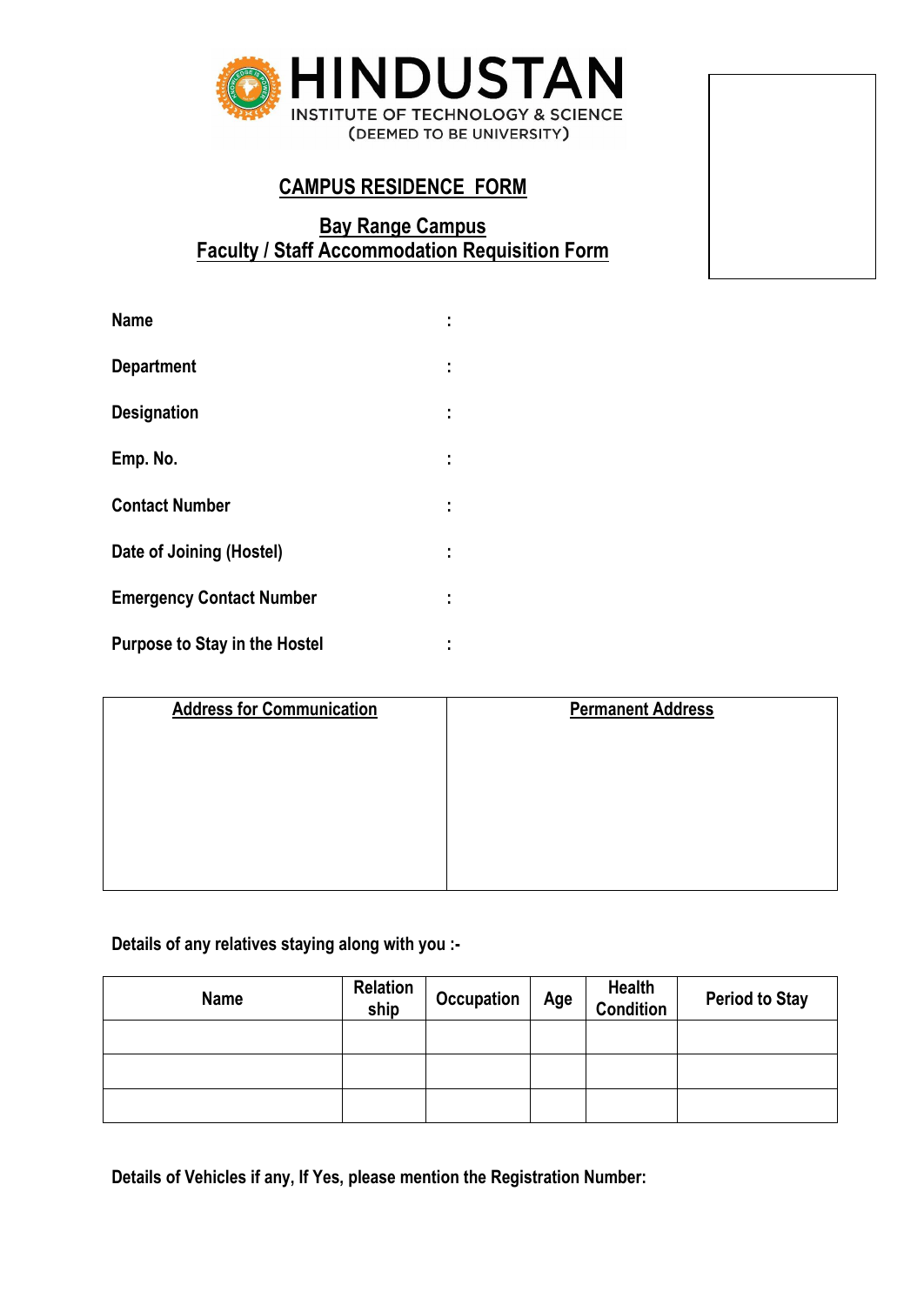**Personal Belongings (Please list out) :– {Electrical, Electronics and other durable items}**

| SI.No. | <b>Description</b> | <b>Remarks</b> |
|--------|--------------------|----------------|
|        |                    |                |
|        |                    |                |
|        |                    |                |
|        |                    |                |

 **Signature of the Staff**

#### **Recommended / Not Recommended by the HOD**

**Signature of the HOD**

### Hostel Office

| Susan / Kasturbha / Bethany / Galaxy<br>/ Orient / Eden / Jupiter | Room No: | Cat: |
|-------------------------------------------------------------------|----------|------|
| <b>Painters Mansion</b>                                           | Room No: | Cat: |
| <b>Senate House</b>                                               | Room No: | Cat: |

### **HOSTEL MANAGER**

**[ For Official Use Only ]**

**Remarks by HRD:-**

**Category Deduction :**

**Recommended – Yes / No MANAGER - HRD**

**HEAD ADMINISTRATION / REGISTRAR DIRECTOR**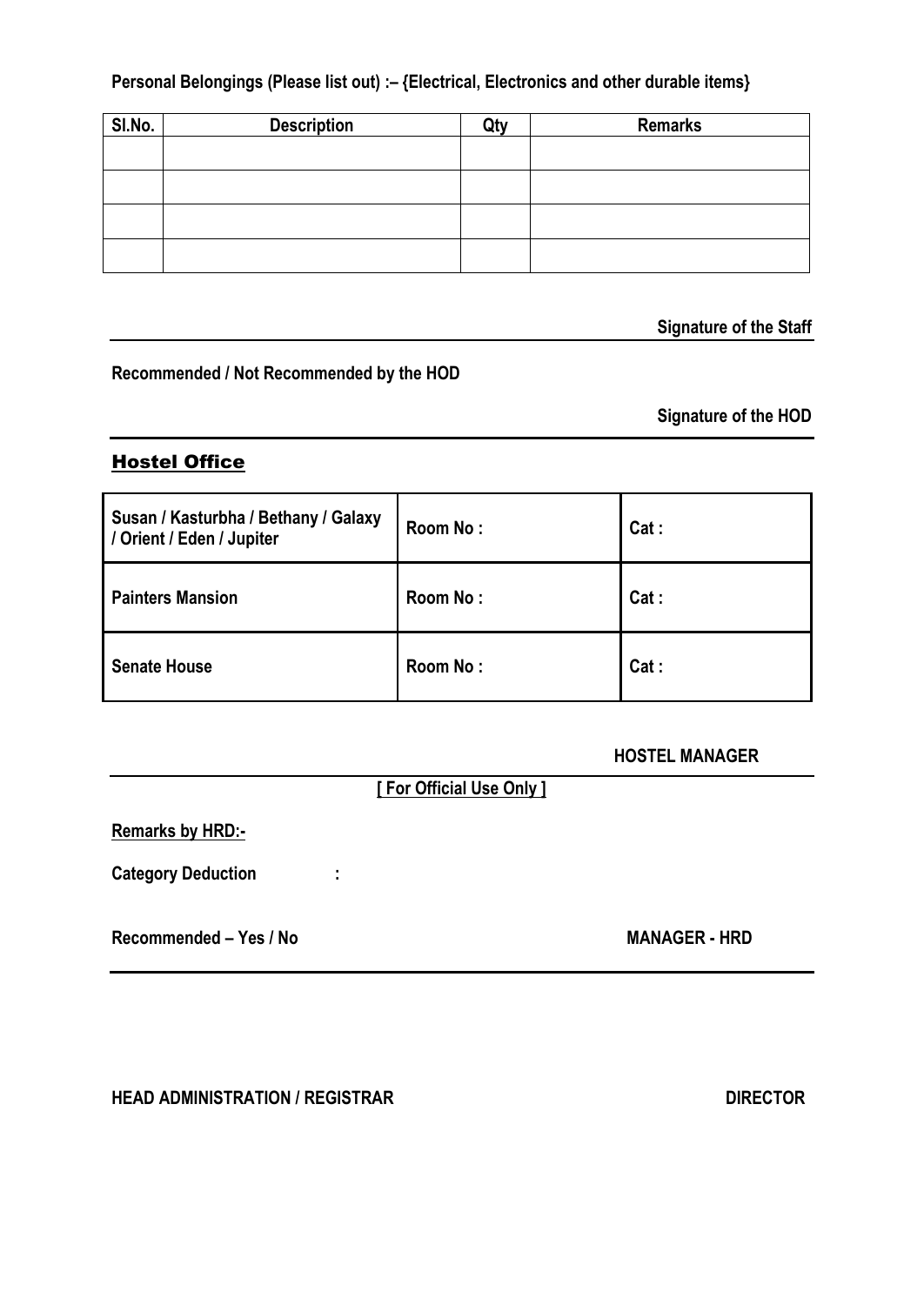

Rajiv Gandhi Salai (OMR), Padur, Kelambakkam, Chennai - 603 103

## **CAMPUS RESIDENCE FORM**

## **Bay Range Campus Faculty / Staff Accommodation Requisition Form**

| <b>Name</b>                     |    |
|---------------------------------|----|
| <b>Department</b>               | ÷  |
| <b>Designation</b>              | ÷. |
| Emp. No.                        |    |
| <b>Contact Number</b>           |    |
| Date of Joining (Hostel)        |    |
| <b>Emergency Contact Number</b> | ٠  |
| Purpose to Stay in the Hostel   |    |

| <b>Address for Communication</b> | <b>Permanent Address</b> |
|----------------------------------|--------------------------|
|                                  |                          |
|                                  |                          |
|                                  |                          |
|                                  |                          |
|                                  |                          |

### **Details of any relatives staying along with you :-**

| <b>Name</b> | Relation<br>ship | <b>Occupation</b> | Age | <b>Health</b><br>Condition | <b>Period to Stay</b> |
|-------------|------------------|-------------------|-----|----------------------------|-----------------------|
|             |                  |                   |     |                            |                       |
|             |                  |                   |     |                            |                       |
|             |                  |                   |     |                            |                       |